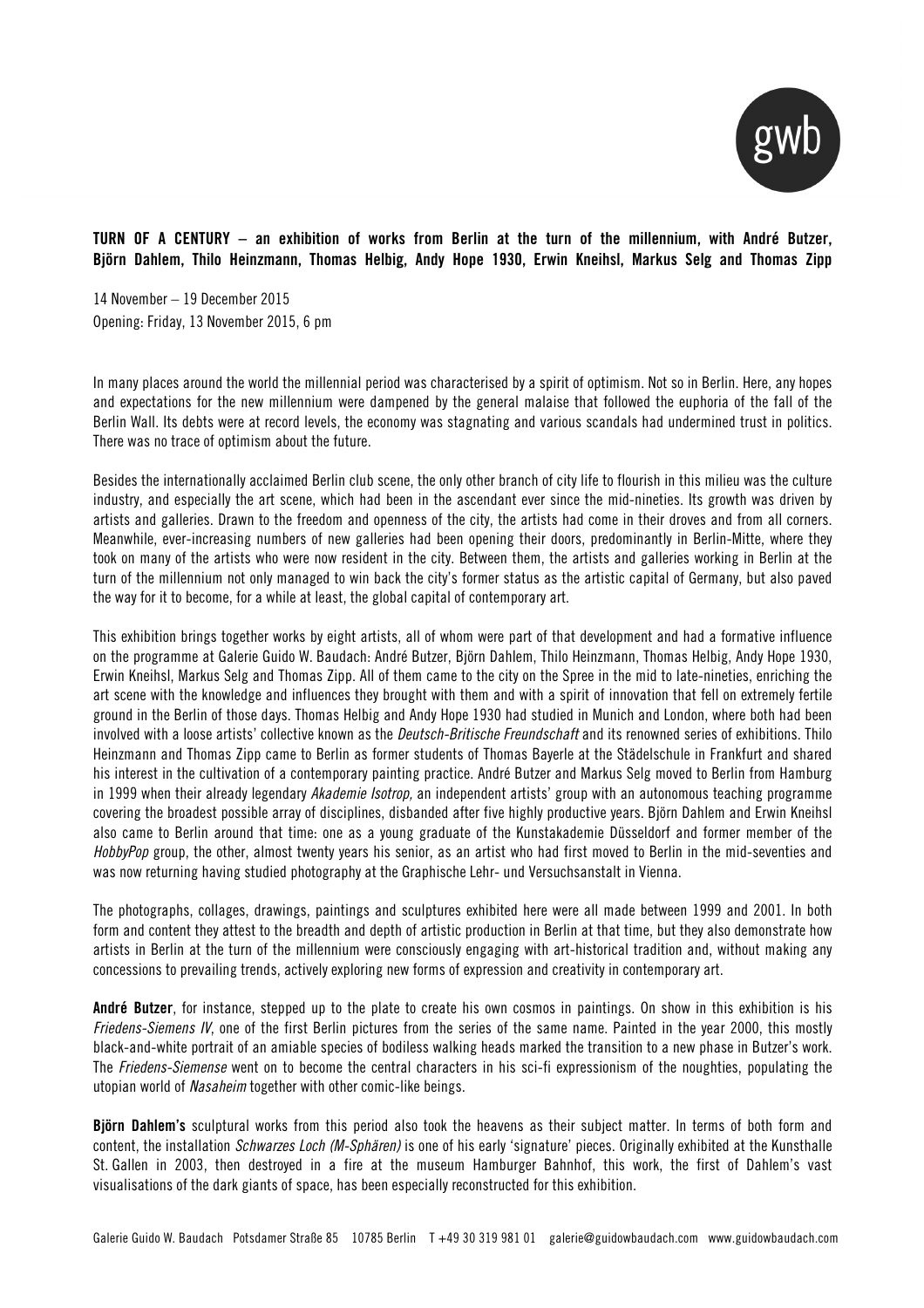

Thilo Heinzmann's *O.T.* also represented a new departure for the artist when it was made in 1999. Just a year prior to this Heinzmann's efforts to renew the practice of painting had led him to the discovery of polystyrene as a potential painting substrate. He began using it for red and black monochrome compositions in pigmented epoxy resin, sometimes dripped, sometimes rolled.

Thomas Helbig's *Ikone* of 2001, a painting that manages to be both sketchy and full of detail, is another prototypical work insofar as it combines the two influences that still feed into his diverse artistic practice even now: European folk art and the early avant garde. Their shared roots remain a constant spur to his work.

When Andy Hope 1930 first arrived in Berlin at the turn of the millennium the works he made alternated between painting, drawing and collage. This exhibition includes *Machiavelli Transfer* and *The Trees are…* from the year 2000 - two previously unseen examples of the sort of work that would subsequently become so typical of the artist: adaptations of super-hero comics, splatter stories, fantasies and science fiction that incorporate these genres into the field of contemporary art.

Erwin Kneihsl's monumental artist's book *Alexanderplatz* (1999) stands at the centre of this exhibition. Its many black-and-white photographs, some consisting of multiple overlapping layers, provide an unadorned and yet artistically stylised documentation of everyday life at the turn of the millennium in Berlin's most urban location. Like Alfred Döblin's epic novel of the same name seventy years before, Kneihsl's *Alexanderplatz* pays tribute to the city, its social outsiders and marginal groups.

Markus Selg, one of the pioneers of computer-generated painting, is represented in this exhibition with *Rendezvous (Ersatz)* from the year 2000, a large-format work on paper depicting the meeting of two mutant-like creatures against a dark background. While these two figures and their backdrop might seem fantastical and unreal at first glance, the representation is quite consciously exaggerated and can just as easily be read as an event from the nightlife of the city.

Thomas Zipp's *STURM at Lake Placid* is one of a series of works made at various locations at the turn of the millennium: his socalled 'dirt paintings'. For this series Zipp decided to let life participate in the painting process, carrying his canvases around with him everywhere and allowing them to come into contact with all the environmental and other influences to which he himself was exposed, before finishing them as paintings by deliberately selecting specific sections and applying precise, often minimal supplementary marks.

These works from the turn of the millennium are indicative examples of important, pioneering phases in the creative work of their respective artists. They also attest to a particularly innovative and productive moment in Berlin's recent art history. But this exhibition is more than just an invitation to review and retrospection. It also provides an opportunity to consider the art of the late nineties and early noughties in terms of its relevance to contemporary art, and to take a comparative look at the artistic centre of Berlin then and now.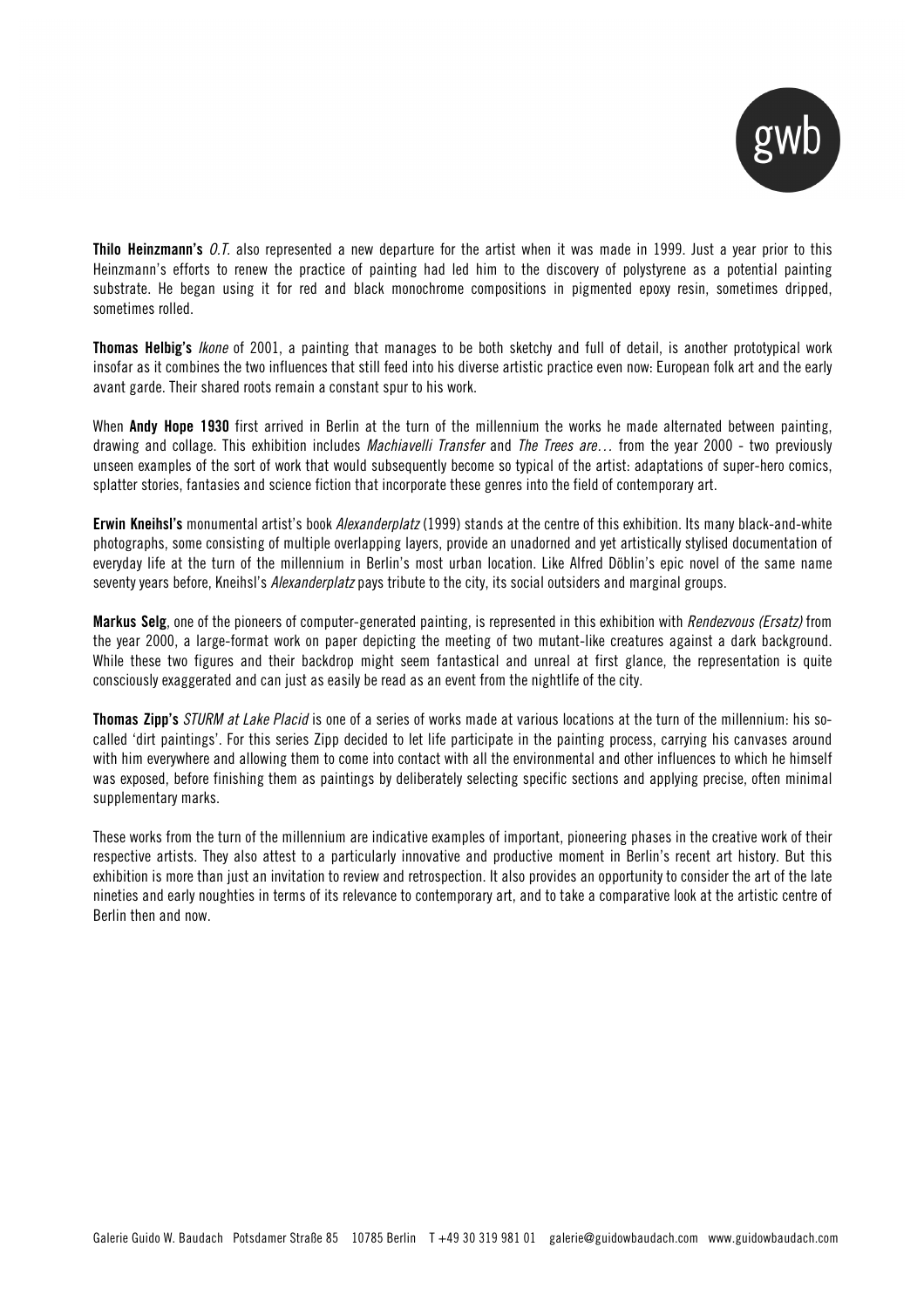

TURN OF A CENTURY – eine Ausstellung mit Werken aus dem Berlin der Jahrtausendwende unter Teilnahme von André Butzer, Björn Dahlem, Thilo Heinzmann, Thomas Helbig, Andy Hope 1930, Erwin Kneihsl, Markus Selg und Thomas Zipp

14. November – 19. Dezember 2015 Eröffnung: Freitag, 13. November 2015, 18 Uhr

Die Zeit der Jahrtausendwende war vielerorts in der Welt eine Zeit der Aufbruchsstimmung. Nicht so in Berlin. Hier wurden etwaige Erwartungen an das Millennium von einer allgemeinen Katerstimmung nach der Euphorie des Mauerfalls sowie von der aktuellen Misere der Stadt überlagert. Die Verschuldung befand sich auf Rekordniveau, die Wirtschaft lahmte und das Vertrauen in die Politik ging skandalbedingt gegen Null. Von positiven Zukunftsaussichten keine Spur.

Neben der bereits international gefeierten Berliner Clubszene war es allein der Kulturbetrieb der Stadt, der in dieser Situation noch florierte, insbesondere die schon seit Mitte der Neunziger Jahre im steten Aufwind sich befindende Kunstszene. Verantwortlich dafür waren einerseits die Künstler, die ausgesprochen zahlreich und von überall her in die offene, freiheitbietende Stadt kamen, und andererseits die Galerien, die sich in stetig wachsender Zahl vor allem im Bezirk Mitte ansiedelten und viele der in Berlin ansässigen Künstler in ihr Programm aufnahmen. Gemeinsam sorgten Künstler und Galerien dafür, dass Berlin in der Zeit der Jahrtausendwende nicht nur seine einstmalige Stellung als die deutsche Kunstmetropole zurückgewann, sondern sich gleichzeitig anschickte, zum zeitweilig angesagtesten Hotspot für zeitgenössische Kunst weltweit zu avancieren.

Die Ausstellung versammelt Werke von acht Künstlern, die an dieser Entwicklung Anteil hatten und gleichzeitig die Programmatik der Galerie Guido W. Baudach entscheidend prägten – André Butzer, Björn Dahlem, Thilo Heinzmann, Thomas Helbig, Andy Hope 1930, Erwin Kneihsl, Markus Selg und Thomas Zipp. Sie alle kamen Mitte, Ende der Neunziger Jahre an die Spree und bereicherten die Kunstszene der Stadt mit dem Wissen und den verschiedenen Einflüssen, die sie von andernorts mitbrachten, sowie mit ihrem innovativen Geist, der gerade im Berlin jener Tage auf ausgesprochen fruchtbaren Boden fiel. Thomas Helbig und Andy Hope 1930 hatten zuvor in München und London studiert und dort beide dem losen Künstlerkollektiv *Deutsch-Britische Freundschaft* angehört, welches eine Reihe vielbeachteter Ausstellungen organisierte. Thilo Heinzmann und Thomas Zipp kamen als ehemalige Studenten der Frankfurter Städelschule nach Berlin und teilten mit ihrem früheren Lehrer Thomas Bayerle das Interesse an einer zeitgemäßen Fortentwicklung der Malerei. André Butzer und Markus Selg, beide ehedem Mitbegründer der schon damals legendären *Akademie Isotrop*, einem freien, unabhängigen Verbund von Künstlern unterschiedlichster Disziplinen mit autonomem Lehrprogramm, siedelten 1999, als die *Akademie Isotrop* nach fünf hochproduktiven Jahren zerfiel, aus Hamburg nach Berlin über. Zur selben Zeit kamen auch Björn Dahlem und Erwin Kneihsl nach Berlin, der eine als junger Absolvent der Düsseldorfer Kunstakademie und ehemaliges Mitglied der Künstlergruppe *HobbyPop*, der andere als fast zwanzig Jahre älterer Rückkehrer aus Wien, wo er an der Graphischen Lehr- und Versuchsanstalt Fotografie studiert hatte, ehe er Mitte der Siebziger erstmals als Künstler nach Berlin gezogen war.

Die ausgestellten Fotografien, Collagen, Zeichnungen, Malereien und Skulpturen stammen aus den Jahren 1999 bis 2001. Sie belegen die formale wie inhaltliche Bandbreite der künstlerischen Produktion im Berlin jener Zeit. Sie zeigen aber auch, wie nachdrücklich Künstler im Berlin der Jahrtausendwende in bewusster Auseinandersetzung mit der kunsthistorischen Tradition und jenseits aller Anbiederung an die vorherrschenden Trends der Zeit die Möglichkeiten neuer Ausdrucks- und Gestaltungsformen im Kontext der zeitgenössischen Kunst ausloteten.

So trat André Butzer beispielsweise an, um mittels seiner Malerei einen eigenen Kosmos zu entwerfen. Die Ausstellung zeigt das Gemälde *Friedens-Siemens IV*, eines der ersten in Berlin entstandenen Bilder der gleichnamigen Serie. Mit diesen Porträts einer freundlichen Spezies von körperlosen Kopffüsslern, hauptsächlich in schwarz-weiss gehalten, leitete Butzer im Jahr 2000 den Übergang in eine neue Werkphase ein. In der Folge wurden die *Friedens-Siemense* zum zentralen Personal seines Science-Fiction-Expressionismus der Nuller Jahre und bevölkerten gemeinsam mit anderen comichaften Wesen die utopische Welt von *Nasaheim*.